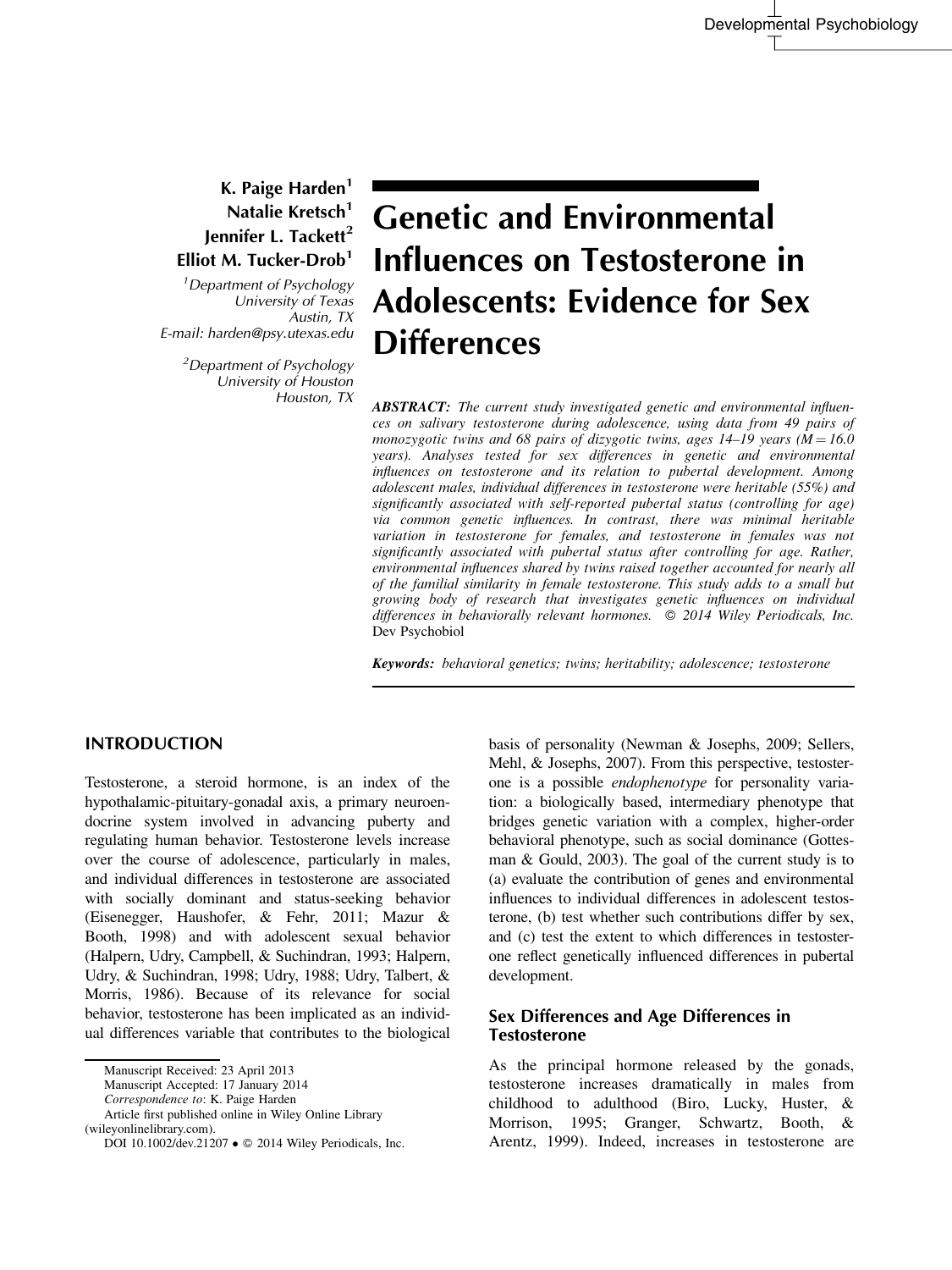necessary for male physical development, driving the emergence of secondary sex characteristics (e.g., height, muscle mass, voice register) that are characteristic of male puberty (Hiort, 2002). Testosterone also rises in females, but this increase is small compared to males (Granger et al., 1999; Legro, Lin, Demers, & Lloyd, 2000). Moreover, the relation between testosterone and the physical changes of puberty in females is less straightforward (Shirtcliff, Dahl, & Pollack, 2009).

There are also sex differences in the associations between testosterone and behavior (Archer, Graham-Kevan, & Davies, 2005; Eisenegger et al., 2011; Filaire & Lac, 2000; Josephs, Mehta, & Carre, 2011; Mazur, Susman, & Edelbrock, 1997). For instance, although some correlational studies have linked testosterone to aggressive behavior in both males and females (Archer et al., 2005; Book, Starzyk, & Quinsey, 2001; Dabbs, Carr, Frady, & Riad, 1995; Dabbs & Hargrove, 1997), recent testosterone administration studies suggest a possible sex-specific effect of testosterone on reactive aggression, with testosterone increasing reactive aggression in men but not in women (Eisenegger et al., 2011; Josephs et al., 2011). Studies of situationally driven changes in testosterone (e.g., in anticipation of and in response to competition) have indicated anticipatory release of testosterone in men but not women (Filaire & Lac, 2000; Mazur et al., 1997). However, these findings have not always been replicated (Bateup, Booth, Shirtcliff, & Granger, 2002), and some research suggests gender differences in testosterone response are only apparent in the context of complex interactions with other personality and contextual variables (e.g., Denson, Mehta, & Ho Tan, 2012; Kivlighan, Granger, & Booth, 2005). The extent to which specific environmental features differentially elicit state levels of testosterone suggests broader sex differences in the environmental determinants of testosterone.

### Genetic and Environmental Influences on Testosterone

Quantitative genetic designs leverage differences in the degree of genetic relatedness between different types of family relationships (e.g., monozygotic twins compared to dizygotic twins) in order to estimate the magnitude of genetic influence on variation in a trait. Several quantitative genetic studies have examined plasma testosterone in male adults (e.g., ages 20–70) and have found evidence for heritable variation, with estimates ranging from 26% to 91% (Bogaert et al., 2008; Hong et al., 2001; Meikle et al., 1986; Ring et al., 2005, summarized in Caramaschi, Booij, Petitclerc, Boivin, & Tremblay, 2012). In contrast, infant studies have found no genetic variation in testosterone assessed using cord blood (Sakai, Baker, Jacklin, & Shulman, 1991) or saliva (Caramaschi et al., 2012); rather, environmental factors accounted for all the variation in testosterone in infancy. Adolescence may be a critical developmental period when genetically driven individual differences in testosterone emerge and possibly diverge between sexes, resulting in sex differences in behavioral organization (Sisk & Zehr, 2005).

Three previous studies have used quantitative genetic methods to examine the heritability of testosterone levels in periods surrounding adolescence, with results consistent with the emergence of a sex difference after early adolescence. Hoekstra, Bartels, and Boomsma (2006) found no sex differences in the magnitude of genetic influence on salivary testosterone in a sample of 183 pairs of 12-year-old twins: genes accounted for 52% of the variation in testosterone for both sexes. Harris, Vernon, and Boomsma (1998) detected sex differences in the heritability of total plasma testosterone in 160 pairs of adolescent and young adult twins (ages 14–21 years): 60% in males versus 40% in females. Finally, Koenis et al. (2013) examined salivary testosterone levels in 112 pairs of 9-year old twins, with a sub-sample of 89 pairs re-assessed at age 12 years. In boys, the broad heritability of testosterone increased from age 9 to 12 (64–78%), whereas heritability decreased for girls over that same period (70–51%). These previous studies have not specifically examined the extent to which there are genetic influences on testosterone that are independent of genetically influenced individual differences in pubertal development. Moreover, all previous quantitative genetic studies of testosterone levels during adolescence used predominantly White samples from the Netherlands; this topic has not been investigated in a racially and ethnically diverse American sample. Previous literature regarding race/ethnic differences in testosterone has been mixed, with some studies finding differences between Caucasian and African-American men (e.g., Winters et al., 2001) but others failing to observe racial differences (e.g., Richards et al., 1992; Rohrmann et al., 2007).

### The Current Study

The current study used a quantitative genetic approach to (a) estimate the magnitudes of genetic and environmental influences on salivary testosterone, (b) test whether such contributions differ by sex, and (c) test the extent to which differences in testosterone reflect genetically influenced differences in pubertal development. We used quantitative genetic structural equation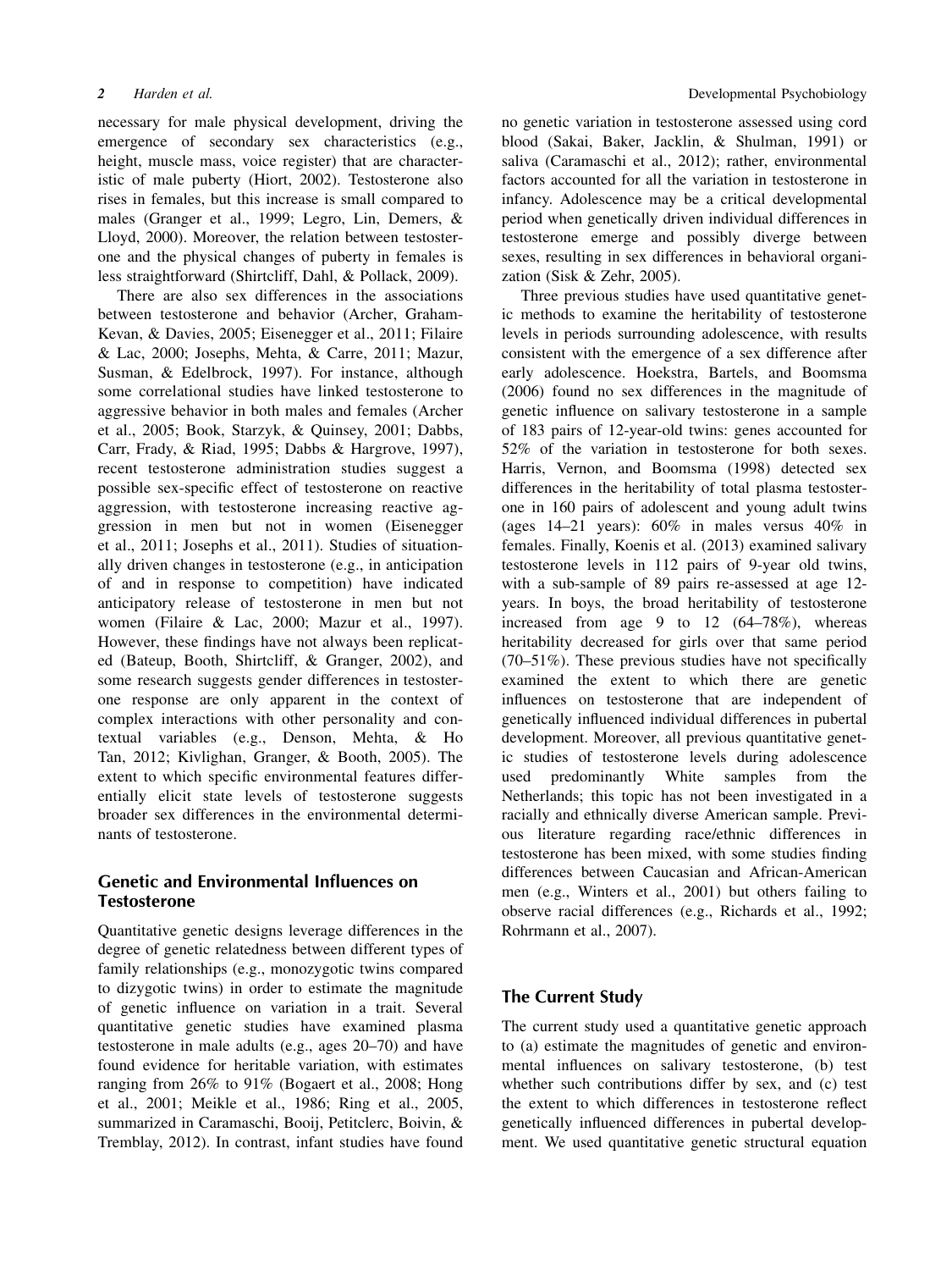modeling to assess genetic and/or environmental sources of individual differences in testosterone. Because the age of our sample encompassed mid-to-late adolescence, we predicted that a sex difference in the heritability of testosterone would be detected in this diverse adolescent sample, with stronger genetic influences on testosterone in males than in females. Additionally, because of its central role in pubertal development amongst males, we hypothesized that testosterone would be related to male pubertal status, even after controlling for age, and that this association would largely reflect common underlying genes.

#### METHOD

#### **Participants**

Adolescent twin pairs were recruited from a larger, on-going registry of school-age twins and their parents (The Texas Twin Project; Harden et al., 2013). Twins were identified from public school rosters in a large metropolitan area in the southwestern U.S., as well as through advertising at conventions for parents of multiples and referrals from other twin parents. All pairs of twins who were in the 9th to 12th grade and who lived within driving distance of the laboratory were eligible to participate. We present data on 234 adolescents from 117 twin pairs (49 MZ pairs [23 male, 26 female], and 68 DZ pairs [25 male, 15 female, and 28 opposite-sex], ages 13.6–19.9 years  $(M = 16.02, SD = 1.51$  years). Fifty-nine percent of participants were non-Hispanic White, 25% were Hispanic/Latino, 9% were African-American, and the remaining 7% were another race/ethnicity (including Native American, East Asian, Southeast Asian, and "Other"). The sample was economically diverse, with 32% of twin parents reporting that they had received food stamps or another form of public assistance for low-income families.

#### Measures

Zygosity. Opposite-sex (male-female) twin pairs were classified as dizygotic (DZ). For same-sex twin pairs, zygosity was assessed on the basis of adolescents' responses to nine items concerning their physical similarity to their co-twin (facial appearance, hair color, hair structure, eye color) and the frequency with which others mistake one twin for the other. Previous twin research has validated questionnaire assessments of zygosity with molecular genetic classifications, and found very high agreement between methods (>90%; Rietveld et al., 2000).

For each pair, both twins' responses to all zygosity items were summed, yielding a total score ranging from 18 to 44  $(M = 32.1, SD = 7.79)$ . These sum scores had a clear bimodal distribution, with no overlap in the mid-range of possible scores; thus, pairs scoring 18–31 were classified as DZ, while pairs scoring 34–44 were classified as MZ. These classifications were validated using a latent class analysis (LCA), a structural equation model that analyzes multivariate data to detect latent subgroups. Uncertainty in an LCA model is quantified using entropy, with values closer to 1.0 indicating less uncertainty regarding classifications. The two-class LCA of the self-report zygosity items had very little uncertainty  $(entropy = .999)$ . Zygosity classifications based on the LCA model were identical to classifications based on a simple dichotomization of the sum score, as described above.

**Testosterone.** Saliva samples were collected using passivedrool. Whenever possible, female adolescents were assessed during the first fourteen days of their menstrual cycle, starting from and including the first day of menstruation.<sup>1</sup> All samples were collected at one of three appointment times: 0900–1,000 hr (25% of participants), 1,200–1,300 hr (48% of participants), or 1,600–1,700 hr (27% of participants). Both members of a twin pair were assessed at the same time.<sup>2</sup> Participants were instructed to avoid eating or drinking anything for 2 hr before the beginning of their laboratory session; to avoid smoking for 4 hr before the beginning of their session; and to avoid flossing the morning of their session. After 10–15 min of sedentary activities (e.g., completing consent forms), participants were asked to drool through a sanitary straw into a 2-ml vial. After collection,

<sup>1</sup>Given a 28-day cycle, the first 14 days corresponds, on average, to the follicular phase, or the hormonal nadir; however, menstrual cycles are often irregular among adolescent females, and there is substantial inter-individual variability (Treloar, Boynton, Behn, & Brown, 1967). Without additional hormonal assessments, it was not possible for us to determine the menstrual cycle stage of any individual participant. Twelve female participants (11%) reported that they had not yet begun menstruating  $(n = 5)$  or that they had not menstruated in the past two months  $(n = 7)$ . Among menstruating females, number of days since last period was not significantly related to testosterone levels  $[p = .45,$  $R^2 = .00$ ]. Ten females (9%) reported taking hormonal contraception. Testosterone levels were significantly higher in females on hormonal contraception (64.1 pg/mL), compared to females not on hormonal contraception (37.6 pg/mL)  $[p = .01, R^2 = .05]$ . As a post-hoc sensitivity analysis, we estimated models omitting data from females on hormonal contraception, and we found a nearly identical pattern of results.

 $2$ Consistent with previous research on diurnal variation in testosterone in adolescents (Granger et al., 2003; Matchock, Dorn, & Susman, 2007), average testosterone was higher for morning samples (0900–1000 h;  $M = 136.10$  pg/mL for males, 46.40 pg/mL for females) than for samples from midday (1200– 1300 h; 116.63 pg/mL for males, 37.11 pg/mL for females) or afternoon (1600–1700 h; 119.45 pg/mL for males, 37.77 pg/mL for females). These differences, however, were not statistically significant for males ( $p = .45$ ) or females ( $p = .46$ ), and time of day accounted for a trivial amount of the variance in testosterone  $(R^2 = .01$  in both sexes). Results from analyses controlling for time of day were nearly identical to the main results presented in this paper.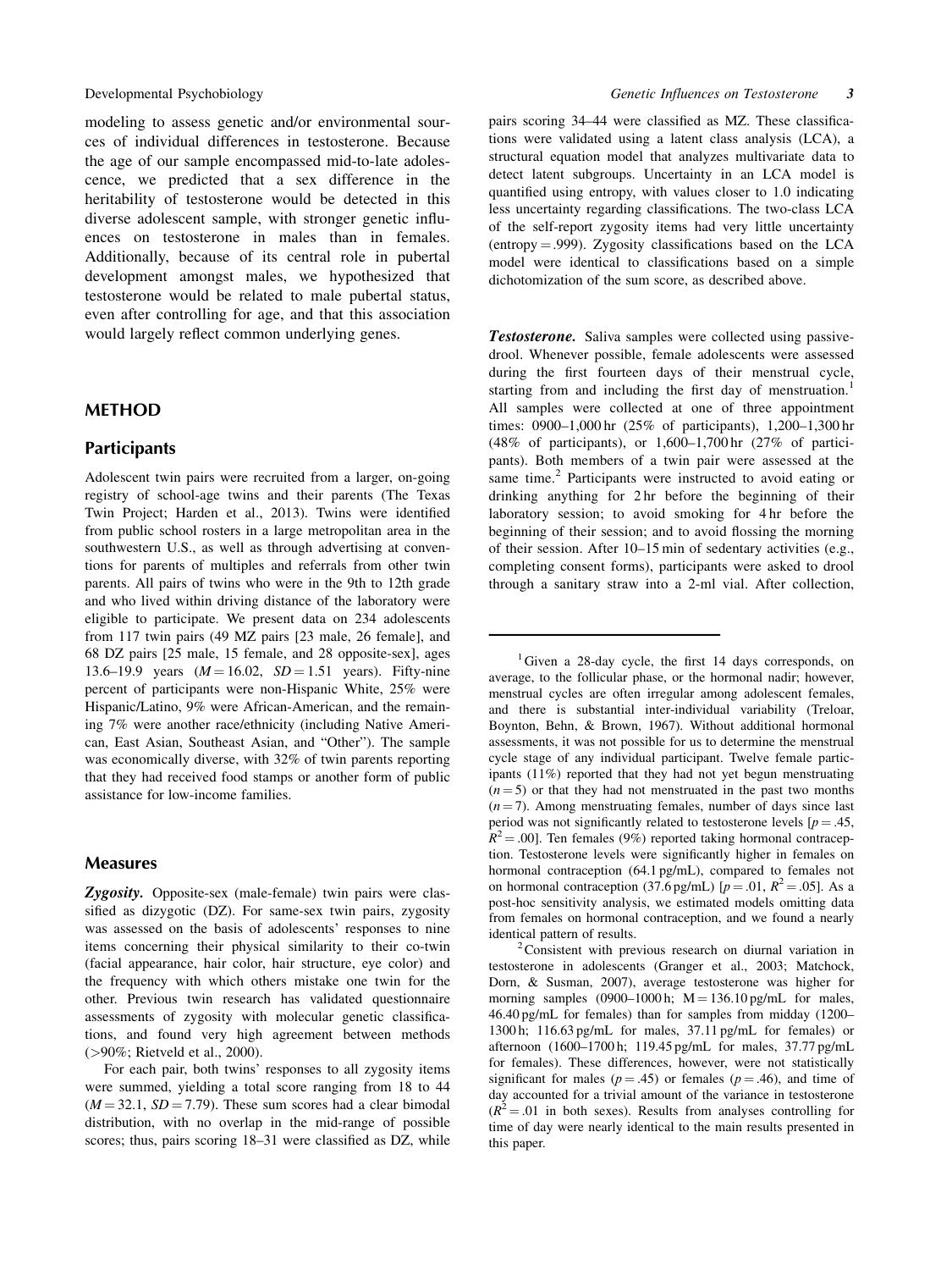

FIGURE 1 Quantitative genetic model of testosterone in adolescent male and female twins. Note. A, additive genetic; C, shared environmental; E, non-shared environmental. A, C, and  $E$ factors are standardized  $(M = 0, SD = 1)$ . m, male; f, female. Model for opposite-sex DZ pairs is shown; rA was freely estimated in the qualitative sex-differences model, and fixed to equal 0.5 for all other models. For MZ pairs and same-sex DZ pairs (not shown), rA was fixed to equal 1.0 and 0.5, respectively. The main effect of sex and the linear and quadratic effects of age in years were controlled in all models.

saliva samples were frozen at  $-40^{\circ}$ C until they were shipped on dry ice to Dr. Clemens Kirschbaum's laboratory at Technical University of Dresden for analyses of hormone levels. After thawing, saliva was centrifuged at 3,000 rpm for 5 min, which resulted in a clear supernatant of low viscosity. Salivary concentrations were measured using commercially available chemiluminescence-immunoassays with high sensitivity (IBL International, Hamburg, Germany).

One female participant had an abnormally high testosterone measurement (>700 pg/ml); data from this participant was omitted from models. All testosterone measurements were then square-root transformed to better approximate a normal distribution prior to quantitative genetic analyses.

Pubertal Status. Pubertal status was assessed using the Pubertal Development Scale (PDS; Petersen, Crockett, Richards, & Boxer, 1988). Males rated growth in height, growth of body hair, growth of facial hair, skin changes, and deepening of voice on a 4-point scale ranging from  $1 = Not$ Yet Begun to Change to  $4 = F\{inif\}$  Changing. Male pubertal status scores were obtained by averaging reports on the five items (range = 1–4,  $M = 2.86$ ,  $SD = 0.62$ ).

Females rated growth in height, growth of body hair, growth of breasts, and skin changes on the same 4-point scale; they also reported whether they had begun to menstruate (95% of female participants reported Yes), and if so, at what age (in years). The question regarding menstruation was recoded to be consistent with the response scale of the other items  $(No = 1, Yes = 4)$ , and reports on the five items were averaged (range = 1.80–4,  $M = 3.47$ ,  $SD = 0.43$ ). Age at menarche ranged from 10 to 16 years  $(M = 12.29)$ years,  $SD = 1.08$ ).

#### Analyses

Quantitative genetic models were fit to data on testosterone from both male and female adolescents, controlling for age and age-squared, but not controlling for individual differences in pubertal status.<sup>3</sup> A quantitative genetic model for twins raised together is shown in Figure 1. This model partitions variation in testosterone into three latent (i.e., unobserved) components: additive genetic influences (A), environmental influences that are shared by twins and make them more similar (the shared environment, or  $C$ ), and environmental influences that are unique to each twin, plus measurement error (the non-shared environment, or  $E$ ). Each of the  $ACE$ components is standardized, and the paths from the ACE components are estimated. Consistent with genetic theory, the correlation between the A components in the first and second member of each twin pair is fixed to 1.0 for MZ pairs and 0.5 for same-sex DZ pairs. (The A correlation for opposite-sex DZ pairs depends on the model tested; this is described in more detail below.) By definition, the shared environment  $(C)$ is common to both twins, and the correlation between C components in the first and second member of each twin pair is fixed to 1.0 for both MZ and DZ pairs. Finally, the correlation between  $E$  components is fixed to 0 for both MZ and DZ pairs. The square of the standardized path from the A component is the heritability coefficient, that is, the proportion of variance in testosterone that is due to genetic differences between people.

<sup>&</sup>lt;sup>3</sup> Controlling for both pubertal status and age would partial variation in testosterone that is associated with being at a higher pubertal status relative to same-aged adolescents. As geneticallyinfluenced differences in testosterone may impact the timing or tempo of puberty, we did not want to partial puberty-related variation in testosterone from our initial heritability estimates. Thus, rather than controlling for pubertal status, we report results of a bivariate examination of the extent to which heritable variation in testosterone is associated with individual differences in pubertal status relative to age.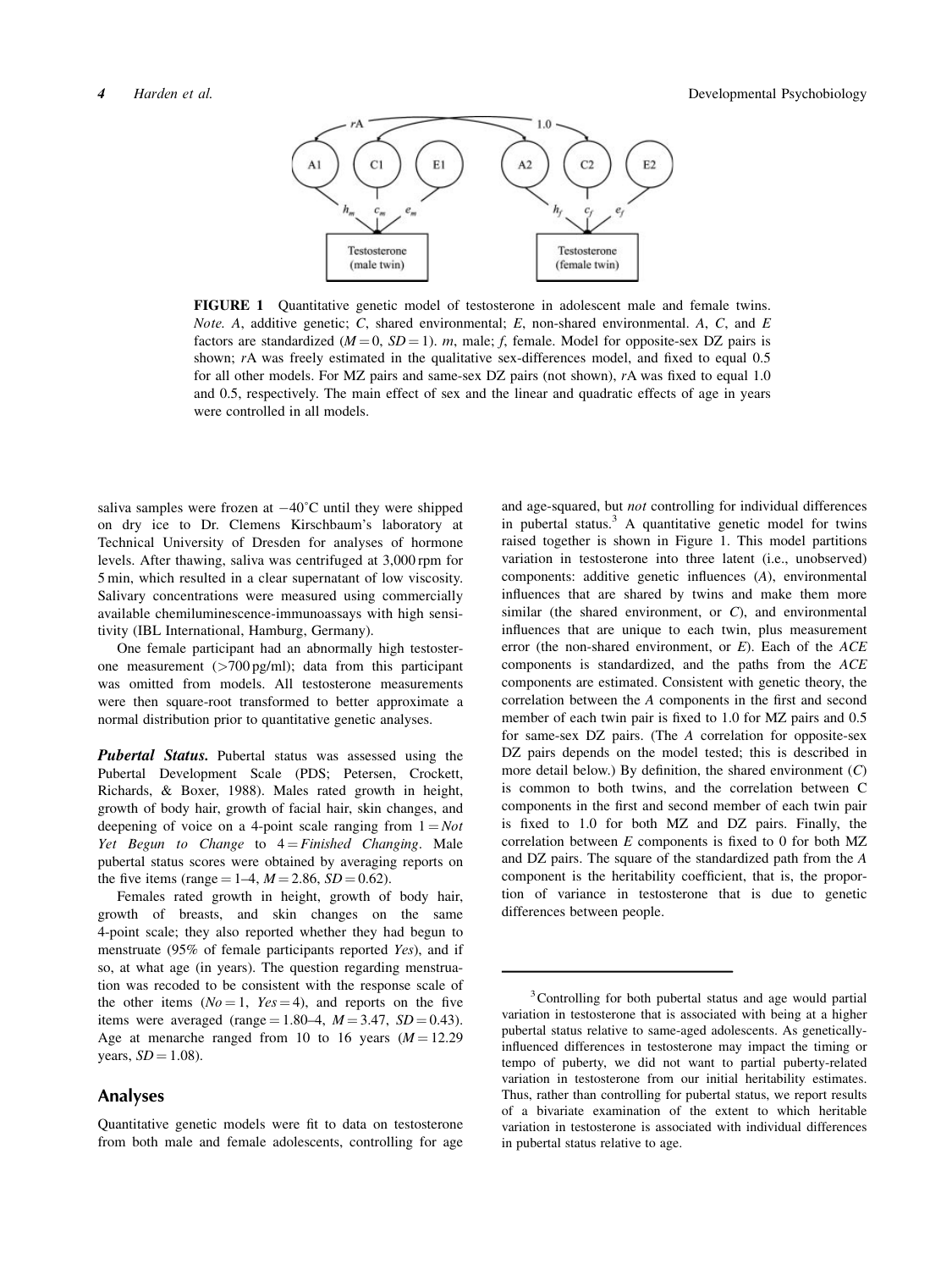Figure 1 illustrates a qualitative sex differences model. In this model, the magnitudes of the paths from the ACE components to testosterone are allowed to differ between males and females. In addition, for opposite-sex DZ pairs, the correlation between the A component for the male twin and the A component for the female twin  $(r_A)$  is freely estimated (rather than fixed to 0.5). This model tests whether (a) genetic and/or environmental factors account for more of the variance in testosterone in one sex versus the other, and (b) whether the *same* set of genetic factors influence testosterone in both males and females. The full qualitative sex differences model was compared to progressively simpler models. First, we fit a quantitative sex-differences model, in which the  $r_A$  for opposite-sex DZ twin pairs is fixed to 0.5 rather than freely estimated. This model specifies that the same set of genes influence testosterone in both males and females, but the magnitude of genetic (and environmental influences) is allowed to differ across sexes. The most constrained model (no sex-differences) fixed all parameters to be equal across males and females. Once the best-fitting sex-differences model was selected, this model can be further trimmed by fixing non-significant parameters to zero and testing whether this results in significant decrements in fit. The final trimmed model, then, is considered the most parsimonious representation of the data.

After evaluating sex-differences in genetic and environmental influences on testosterone, we next fit an extension of the quantitative genetic model that estimated the extent to which heritable variation in testosterone was associated with individual differences in pubertal status relative to age. This model is illustrated in Figure 2: Variation in pubertal status and testosterone (controlling for age and age-squared) is divided into ACE components, and testosterone is regressed on the ACE components of pubertal status. This bivariate Cholesky decomposition tests the extent to which genetic and environmental influences on testosterone are shared with versus independent from pubertal status relative to age.

Models were estimated in the software program Mplus (Muthén & Muthén, 1998–2012). Model fit was evaluated using the root mean square error of approximation (RMSEA; Steiger, 1990), Akaike information criterion (AIC; Akaike, 1974) and  $\chi^2$  values. Based on the guidelines of Hu

and Bentler (1999), the RMSEA cut-off value for acceptable model fit was RMSEA  $\leq$  0.06. AIC is used to compare the relative fit of different models, with lower values indicating a more parsimonious representation of the data.

#### RESULTS

#### Descriptive Statistics

Males had significantly higher levels of testosterone  $(M = 121.67 \text{ pg/ml}, SD = 66.39)$  than females  $(M = 121.67 \text{ pg/ml})$  $=$  39.71 pg/ml,  $SD = 28.44$ ; t (206)  $=$  13.34, p < .001). Sex differences and age trends in testosterone are illustrated in Figure 3. For males, there were significant linear ( $b = 2.51$ ,  $SE = .55$ ,  $p < .001$ ) and quadratic ( $b =$  $-0.31$ ,  $SE = 0.12$ ,  $p = .01$ ) effects of age on testosterone, accounting for 30.6% of the variance. (Regression coefficients are unstandardized effects of age in years on square-root transformed testosterone levels.) In contrast, there were no significant linear  $(b = .63, )$  $SE = .41$ ,  $p = .12$ ) or quadratic ( $b = -.08$ ,  $SE = .08$ ,  $p = .31$ ) effects of age for females. There were no significant differences in testosterone by race/ethnicity in either males  $[F = 1.31 (3, 110), p = 0.28]$  or females  $[F = 2.05 (3, 99), p = 0.11].$ 

The correlation between pubertal status and age was 0.55 in males and 0.56 for females ( $ps < .001$ ), and the correlation between pubertal status and testosterone was 0.51 ( $p < .001$ ) in males and 0.17 ( $p = .07$ ) in females. For females, the partial correlation between pubertal status and testosterone, controlling for age, was not significantly different from zero  $(r = .09, )$  $p = .36$ ). Neither was testosterone significantly associated with age at menarche  $(r = -.04, p = .65)$ . In contrast, the partial correlation between testosterone and pubertal status in males, controlling for age, was moderate and significant ( $r = .31$ ,  $p < .001$ ), indicating that males with higher testosterone reported greater pubertal status relative to age.



FIGURE 2 Quantitative genetic model of testosterone and pubertal status relative to age. Note. Only one twin per pair is shown. A, additive genetic; C, shared environmental; E, non-shared environmental. A, C, and E factors are standardized  $(M = 0, SD = 1)$ . p, pubertal status; tc, common between testosterone and pubertal status;  $tu$ , unique to testosterone. The linear and quadratic effects of age in years on both pubertal status and testosterone were controlled.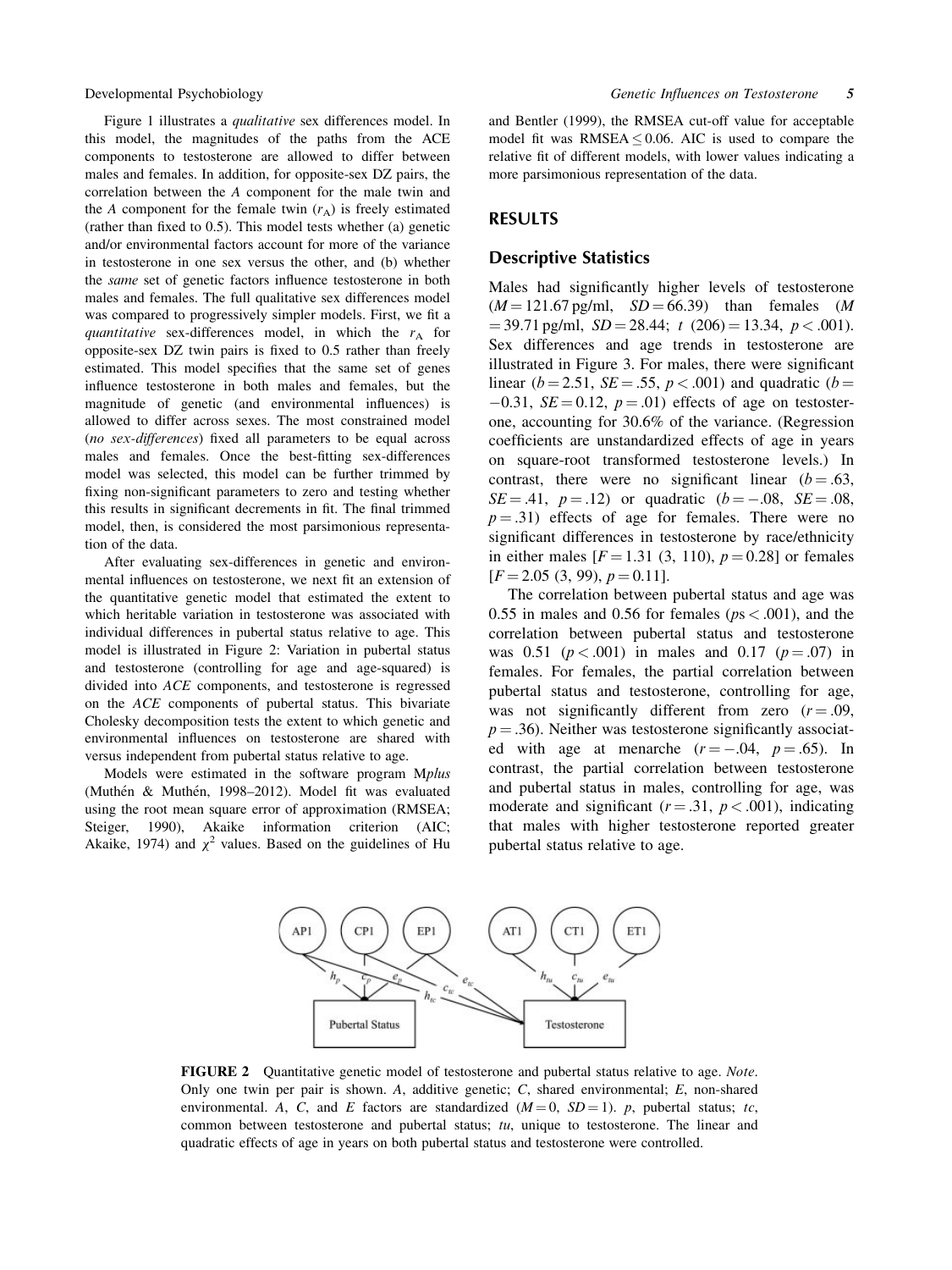

FIGURE 3 Age trends in testosterone for adolescent males and females.

For males, the MZ correlation for testosterone (.78; 95% confidence interval  $= .54$ –.90) was nearly double the DZ correlation  $(.41; 95\% \text{ CI} = .01-.69)$ . For females, in contrast, the MZ correlation  $(.54; 95\% \text{ CI} = .19-.77)$  and DZ correlation  $(.71; 95\% \text{ CI} = .31-0.90)$  were similar. The opposite-sex DZ correlation was negative  $(-.48, 95\%$  $CI = -.13, -.72$ . As indicated by the wide confidence intervals, there was considerable uncertainty surrounding each point estimate.

#### Quantitative Genetic Models of Testosterone

All quantitative genetic models controlled for the sexspecific linear and quadratic effects of age. Comparisons of the sex-differences models are summarized in Table 1. The non-scalar sex-differences model (Model 2), which fixed the correlation between the male A component and the female A component  $(r_A)$  in opposite-sex DZ twins to 0.5, did not fit significantly worse than a qualitative sexdifferences model, which freely estimated  $r_A$ . In contrast, a no sex-differences model (Model 3) fit significantly worse than the quantitative sex-differences model. The quantitative sex-differences model was therefore selected as the more parsimonious representation of the data. It should be noted, however, that qualitative sex differences may not have been detectable in the current study because of the relatively small number of opposite-sex DZ twin pairs. The parameters of the quantitative sex-differences model are summarized in Table 2 and illustrated in Figure 4. For males, genetic differences accounted for 55% of the variation in testosterone, whereas shared environmental influences were not significantly different than zero. In contrast genetic influences were not significantly different than zero for females; however, the study may have been underpowered to detect small genetic effects. Familial resemblance for testosterone in females was environmental in origin, accounting for 53% of the variance. As a sensitivity analysis, we repeated this model comparison using only same-sex twins (i.e., omitting opposite-sex DZs). Results with same-sex twins also indicated significant sex differences in genetic and environmental influences on testosterone  $(\Delta \chi^2 = 9.14,$  $df = 3$ ,  $p = .027$ ).

### Genetic Influences on Testosterone and Pubertal Status Relative to Age

As reported above, genetic influences on testosterone were only apparent in males, and pubertal status relative to age was significantly associated with testosterone only in males. Quantitative genetic models of the relation between testosterone and pubertal status were therefore conducted in male twin pairs only. Shared environmental influences on pubertal status and testosterone were not significantly different from zero and were dropped from the model. Overall model fit was good  $(\chi^2 = 50.23, df = 48, p = .39, RMSEA)$  $=$ .044). Standardized parameter estimates are summarized in Table 3. Approximately 42% of the variation in pubertal status relative to age was attributable to genetic influences, with the remaining 58% due to nonshared environmental influences. Thirty-one percent (31%) of the total variation in testosterone (and 53% of the genetic variance in testosterone) was attributable to genetic influences on pubertal status relative to age. Put differently, 47% of the genetic variance in testosterone was independent of self-reported pubertal development. The regression of testosterone on the  $E$  component of

#### Table 1. Model Fit Comparisons

|                                              | Model Fit Indices |         |                              |                                                                                |
|----------------------------------------------|-------------------|---------|------------------------------|--------------------------------------------------------------------------------|
|                                              | <b>RMSEA</b>      | AIC -   |                              | Model Fit Comparison                                                           |
| Model 1: qualitative sex differences in A    | .000              | 1001.78 | 54.01, $df = 65$ , $p = .83$ |                                                                                |
| Model 2: quantitative sex differences (full) | .000              | 1000.01 |                              | 54.24, $df = 66$ , $p = .85$ Model 1 vs. 2: $\Delta \chi^2 = .23$ , $p = .63$  |
| Model 3: no sex differences                  | .000              | 1003.32 |                              | 63.55, $df = 69$ , $p = .66$ Model 2 vs. 3: $\Delta \chi^2 = 9.31$ , $p = .03$ |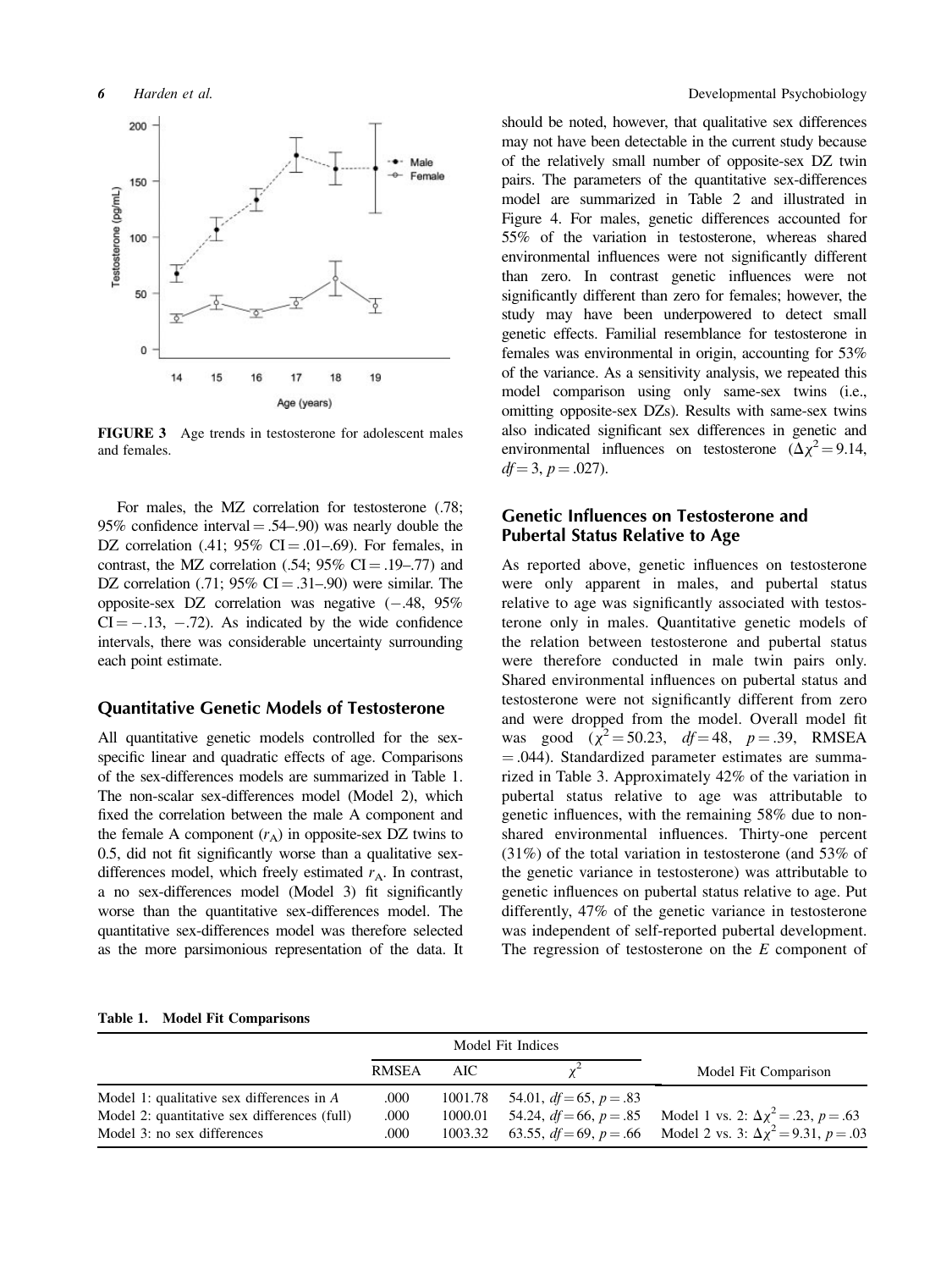|                                              | Additive Genes $(h^2)$ | Shared Environment $(c^2)$ | Non-Shared Environment $(e^2)$ |
|----------------------------------------------|------------------------|----------------------------|--------------------------------|
| Model 1: qualitative sex differences in $A$  |                        |                            |                                |
| Male                                         | .34(.45)               | .22(.41)                   | $.44$ $(.12)^*$                |
| Female                                       | .14(0.36)              | .51(.30)                   | $.35(.13)^*$                   |
| Model 2: quantitative sex differences (full) |                        |                            |                                |
| Male                                         | $.55(.16)^*$           | .02(.11)                   | $.43$ $(.11)^*$                |
| Female                                       | .12(.40)               | .53(.32)                   | $.36(.14)^*$                   |
| Model 3: no sex differences                  |                        |                            |                                |
| Male & Female                                | .45(.27)               | .14(0.23)                  | $.41(.09)^*$                   |

Table 2. Standardized Parameter Estimates From Quantitative Genetic Models of Testosterone

Standard errors are shown in parentheses. All models controlled for the linear and quadratic effects of age. Model is illustrated in Figure 1. \*Significantly different than zero at  $p < .05$ .

pubertal status was not significant, indicating that all of the non-shared environmental influences on testosterone were unique of pubertal development.

#### **DISCUSSION**

During puberty, activity in the hypothalamic-pituitarygonadal (HPG) axis stimulates the increased production and release of testosterone by the testes in males. At the same time, the initiation of puberty has been shown (in animal research) to increase the expression of genes necessary for androgen synthesis to adult levels, with additional genes involved in testosterone metabolism showing peak expression during puberty (O'Shaughnessy, Willerton, & Baker, 2002). This suggests that adolescence is a particularly important developmental period for studying genetic influences on testosterone levels. Yet the literature regarding genetic influences on testosterone and other individual differences in hormones is actually quite sparse.

We found that testosterone levels in male adolescents were substantially heritable, with 55% of the variation attributable to additive genetic influences. This heritability estimate for males is strikingly similar to estimates from the two previous studies of testosterone in adolescent twins (57% by Hoekstra et al., 2006 and 60% by Harris et al., 1998). A more recent study (Koenis et al., 2013), also using White children from the Netherlands, also produced similar heritability estimates in younger males (64% in 9-year olds and 70% in 12 year olds). In contrast, familial similarity for testosterone in our sample of female adolescents was predominantly environmental in origin, with 53% of the variation in female testosterone attributable to shared environmental influences and negligible heritable variation. Our results differ from previous twin studies, which found significant genetic influences of females,



FIGURE 4 Proportion of variance in testosterone due to genetic and environmental factors in adolescent males and females. Note. Based on parameter estimates from Model 2, Table 2.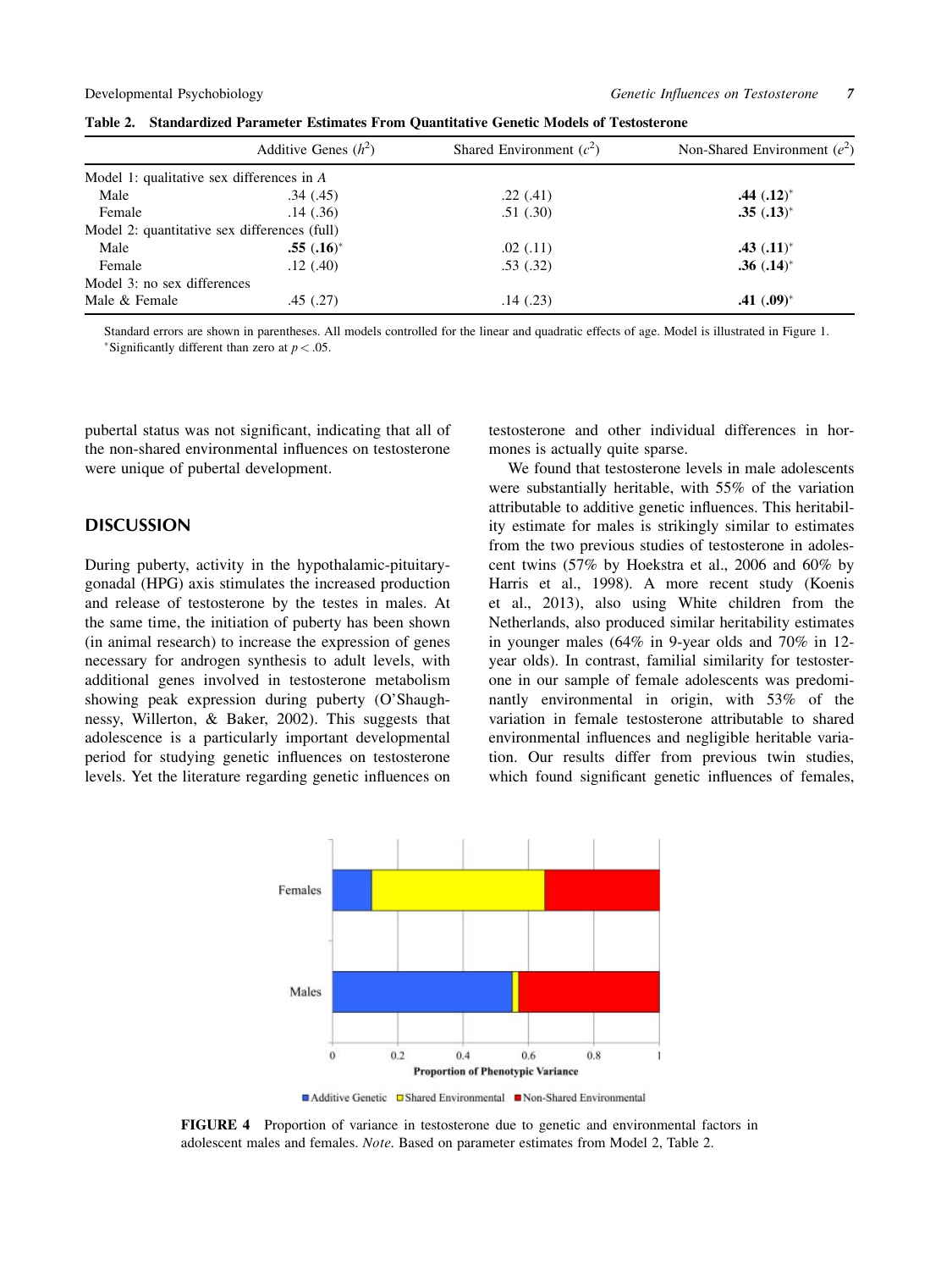Table 3. Standardized Parameter Estimates From Quantitative Genetic Model of Testosterone and Pubertal Status in Males

|                                                  | Additive<br>Genetic                                        | Non-Shared<br>Environmental                            |
|--------------------------------------------------|------------------------------------------------------------|--------------------------------------------------------|
| Pubertal status<br>Pubertal status $\rightarrow$ | $h_p = .65$ $(.11)^*$<br>$h_{tc} = .56$ (.16) <sup>*</sup> | $e_p = .76$ (.10) <sup>*</sup><br>$e_{tc} = .02$ (.12) |
| testosterone<br>Testosterone                     | $h_{tu} = .53$ (.17)                                       | $e_{tu} = .64$ (.09) <sup>*</sup>                      |

Standard errors are in parentheses. Model controlled for the linear and quadratic effects of age. Model is illustrated in Figure 2.

\*Significantly different from zero at  $p < .05$ .

too (Harris et al., 1998; Hoekstra et al., 2006; Koenis et al., 2013).

Consistent with previous research, testosterone was associated with self-reports of pubertal development (both pubertal status and pubertal status relative to age) in males but not in females. Shirtcliff et al. (2009), for instance, found that 40% of the variation in basal testosterone (aggregated from 32 salivary samples over 5 days) among early adolescent boys (ages 9–14 years) could be accounted for self-reports of pubertal development, as opposed to 17% among girls. By comparison, our study used only a single measure of testosterone and a later age range, and we similarly found that 31% of the variance, and 53% of the genetic variance, in testosterone among males was accounted for by selfreported pubertal status. Although self-reports of pubertal development have been criticized as unreliable (Dorn, Dahl, Woodward, & Biro, 2006), our results suggest that self-reports—at least among adolescent boys—are tapping genetic differences in testosterone. On the other hand, genetic variation in testosterone was not entirely accounted for by pubertal development. As Dorn and Biro (2011) noted, testosterone levels are not a simple proxy for puberty; there is a wide range of levels within each pubertal stage, and overlap in these ranges across stages. Finally, while nearly half of the variation in testosterone among males was environmental in origin and unique to each twin, this non-shared environmental variance was uncorrelated with pubertal status. That is, comparing within a pair of identical male twins, the twin who reported higher pubertal development than his co-twin did not have higher testosterone than his co-twin.

The age range of the current sample (ages 14–19), which is older than typical for a puberty study, must be noted when considering the overlap between selfreported pubertal development and testosterone. All of our participants have initiated puberty and have commenced through many—if not all—of its early stages. This was particularly true for girls; in our sample, less than 5% of girls were pre-menarcheal. Thus relations between self-reported pubertal status and testosterone may have attenuated, particularly among girls, because of restriction of range in pubertal status among older adolescents. Yet there is variation in pubertal status even in a mid-adolescent sample, particularly among boys. Moreover, although the hormonal events of puberty are initiated much earlier, testosterone continues to show developmental change throughout middle and late adolescence, especially in boys. The current results therefore contribute to our understanding of developmental change in behaviorally relevant hormones, a process that continues well beyond what is typically thought of as the pubertal period.

Although contrasting with previous twin research, our finding of sex differences in the contribution of genetic variance to testosterone is consistent with emerging results from genome-wide association studies (GWAS). A GWAS of serum testosterone levels identified two polymorphisms at the SHBG (sex hormonebinding globulin) locus and one polymorphism on the X chromosome that were significantly associated with variance in testosterone in adult men (Ohlsson et al., 2011); these associations were replicated in an independent study by Jin et al. (2012). (SHBG binds to sex hormones, including testosterone and estradiol, and regulates their bioavailability.) In contrast, genetic variants at the SHBG locus were not associated with testosterone in a sample of postmenopausal women (Prescott et al., 2012). Moreover, a GWAS metaanalysis of SHBG in over 20,000 men and women from 10 epidemiological studies found evidence for sex-differentiated effects, with three genetic loci showing stronger effects in men than in women (Coviello et al., 2012).

In evaluating the current evidence for sex differences, however, it is important to note that saliva is a peripheral measure of testosterone, which can be considered a reflection of systemic bioactivity to the extent that it is correlated with serum concentrations (Granger, Shirtcliff, Booth, Kivlighan, & Schwartz, 2004). A study of young adults found that salivary testosterone levels were more strongly associated with serum levels for males than for females (Shirtcliff, Granger, & Likos, 2002). Thus sex differences in the validity of peripheral measures of testosterone may have contributed to the sex differences in estimates of genetic influence. Clarifying this issue will require multimethod data (both serum and saliva) on testosterone in twins.

The finding of substantial family-level (i.e., shared) environmental influence on testosterone levels in female adolescents is surprising, given that estimates of shared environmental influences on most phenotypes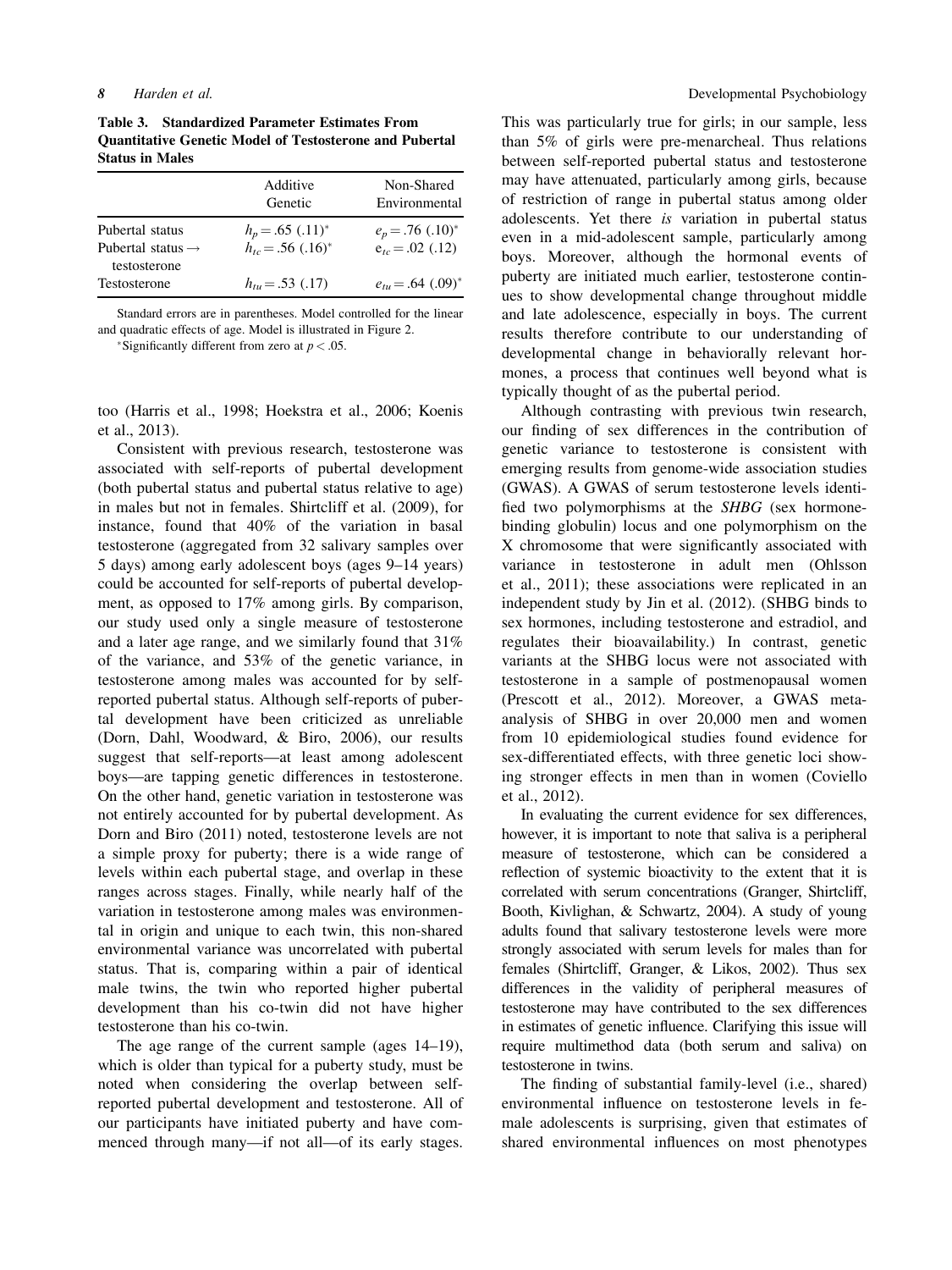considered in quantitative genetic studies are typically small. While the origin of these family-level environmental influences remains unknown, this result suggests that testosterone may be more responsive to environmental input in females than in males. As the adrenal glands account for a greater proportion of testosterone production in females (Burger, 2002), one speculative possibility is that testosterone is particularly responsive to stress (as mediated through HPA axis activity) in adolescent girls.

Another intriguing candidate for "shared environmental" influence is the intrauterine environment, which would be shared by twins and would contribute to greater phenotypic similarity regardless of zygosity. A previous experimental study of rats found sex-specific effects of the prenatal environment on adolescent testosterone levels. Specifically, prenatal nicotine exposure caused elevated testosterone levels in adolescent female offspring, but had no effects on male offspring (Smith, Cloak, Poland, Torday, & Ross, 2003). Similarly, in humans, Kandel and Udry (1999) found that maternal smoking was associated with higher maternal testosterone, which in turn accounted for higher levels of testosterone in adult female daughters. This remains an important and exciting area for future study. In addition to their main effects, intrauterine environments, including nicotine exposure, low birth weight, and prenatal androgens, may interact with genetic predispositions and with more proximal environments to shape adolescent testosterone levels.

For both male and female adolescents, nearly half of the variation in testosterone was attributable to environmental influences that are specific to the individual (i.e., the non-shared environment). Because this study assessed testosterone on only one occasion, we cannot evaluate the extent to which the non-shared environmental variation identified in this study represents temporally stable individual differences versus transient fluctuations in testosterone. Hoekstra et al. (2006), in their study of 12-year old twins, measured testosterone on two consecutive days and found that non-shared environmental influences were unique to measurement occasion. (Genetic influences on testosterone, in contrast, were shared across measurement occasions). This previous result, in conjunction with the finding from the current paper that non-shared environmental influences on testosterone are independent of within-twin pair differences in pubertal development, suggests that environmental influences on male testosterone are more associated with staterelated fluctuations. As the sample used in Hoekstra et al. (2006) was younger than the sample used here, it is not yet clear whether environmentally influenced differences in testosterone become more stable among older adolescents. Additional research incorporating longitudinal follow-up at varying intervals (hours to days vs. months to years) is necessary to parse the extent to which twin-specific environmental factors influence state-related fluctuations in testosterone versus chronic testosterone levels.

There are a number of limitations that should be noted. First, as discussed above, testosterone levels were assessed at only one occasion. Second, our sample size is relatively small for a quantitative genetic analysis. In particular, we may be underpowered to detect small genetic influences on testosterone among female adolescents and qualitative sex differences in genetic influence. It should be noted, however, that our sample size is commensurate with previous studies of genetic influence on testosterone, and we had sufficient power to detect significant sex differences in genetic and shared environmental influences. Nevertheless, quantitative genetic studies that integrate endocrine measures and that have sufficiently large numbers of twin pairs to allow for the estimation of more complex models (e.g., multivariate analyses of the relation between testosterone and behavioral measures, analyses of genotype  $\times$ environment interaction) would be an interesting and valuable direction for future research. In particular, we hypothesize that sex differences in genetic influences on testosterone emerge over the course of pubertal development, but we did not have sufficient power to test for gene  $\times$  puberty (or gene  $\times$  age interactions) in the current data. Similarly, a twin sample covering a broader age range (particularly extending down to middle childhood) will be particularly helpful in elucidating the extent to which genetic and environmental influences on testosterone change across pubertal development. Finally, these findings speak to etiologic influences on testosterone assessed at a single time point. Given the high relevance of changes in state testosterone in response to environmental stressors for predicting social behavior, future research should also employ estimates of testosterone reactivity and recovery in order to better understand how genetic and environmental influences on these aspects of testosterone function may differ from the results reported here.

Testosterone is implicated in a wide variety of social behaviors, including social dominance, aggression, sexual behavior, and risky decision-making. Given these phenotypic associations, and the existence of heritable variation in testosterone levels in males, testosterone is therefore a candidate endophenotype for these more complex behavioral phenotypes (Gottesman & Gould, 2003). Further genetically informed research would be necessary to test this hypothesis. Specifically, a multivariate, quantitative genetic analysis can test the extent to which genetic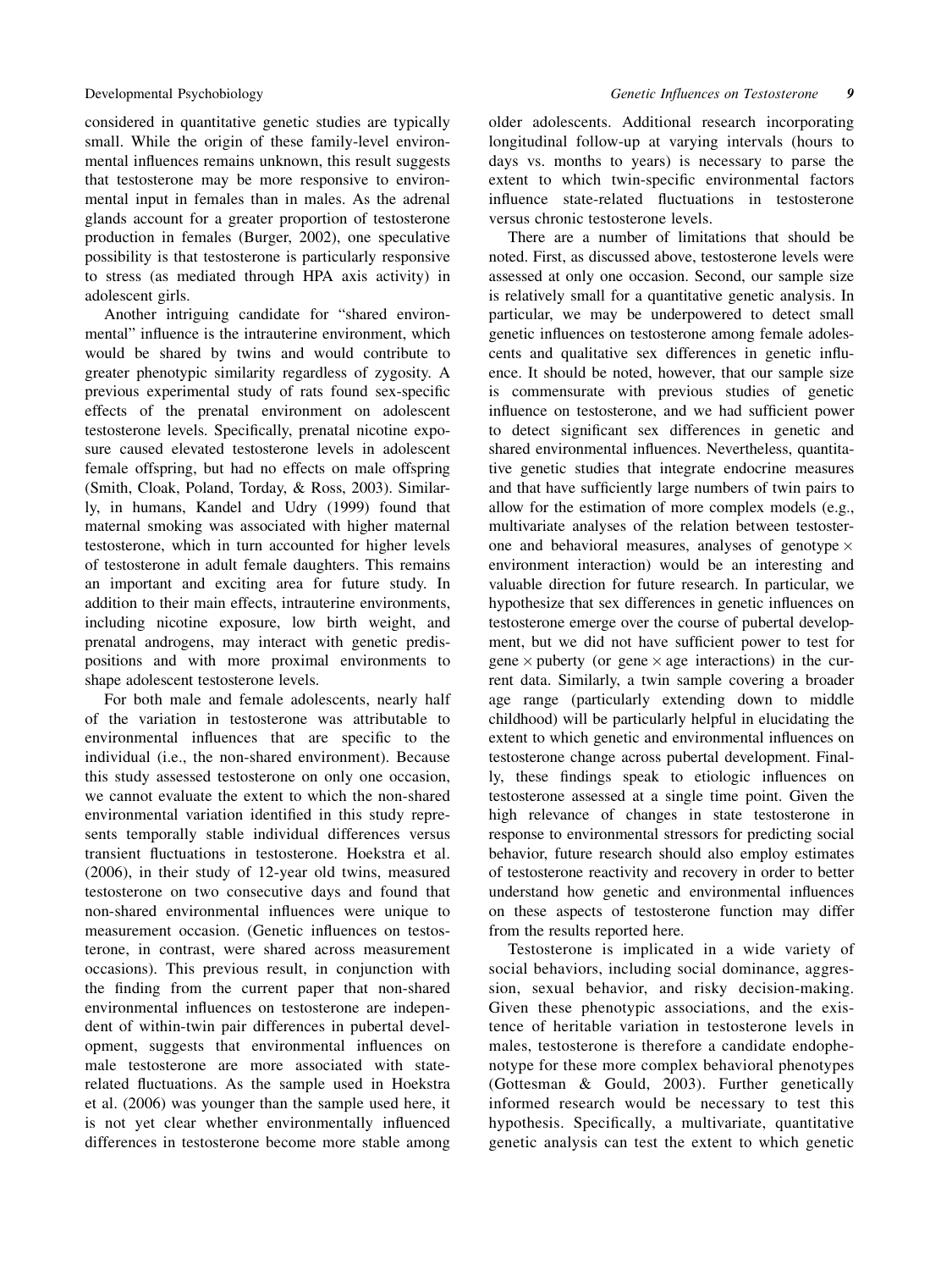influences on more complex behavioral phenotypes are mediated through genetic influences on testosterone. More generally, endocrine functioning is a promising level of analysis for researchers interested in bridging genetic variation with individual differences in behavior.

#### REFERENCES

- Akaike, H. (1974). A new look at the statistical model identification. IEEE Transactions on Automatic Control, 19(6), 716–723. doi: 10.1109/TAC.1974.1100705
- Archer, J., Graham-Kevan, N., & Davies, M. (2005). Testosterone and aggression: A reanalysis of Book, Starzyk, and Quinsey's (2001) study. Aggression and Violent Behavior, 10(2), 241–261. doi: 10.1016/j.avb.2004.01.001
- Bateup, H. S., Booth, A., Shirtcliff, E. A., & Granger, D. A. (2002). Testosterone, cortisol, and women's competition. Evolution and Human Behavior, 23(3), 181–192.
- Biro, F. M., Lucky, A. W., Huster, G. A., & Morrison, J. A. (1995). Pubertal staging in boys. Journal of Pediatrics, 127(1), 100–102.
- Bogaert, V., Taes, Y., Konings, P., Van Steen, K., De Bacquer, D., Goemaere, S. … Kaufman, J. M., (2008). Heritability of blood concentrations of sex-steroids in relation to body composition in young adult male siblings. Clinical Endocrinology (Oxf), 69(1), 129–135. doi: 10.1111/j.1365- 2265.2008.03173.x
- Book, A. S., Starzyk, K. B., & Quinsey, V. L. (2001). The relationship between testosterone and aggression: A metaanalysis. Aggression and Violent Behavior, 6(6), 579–599. doi: 10.1016/S1359-1789(00)00032-X
- Burger, H. G. (2002) Androgen production in women. Fertility and Sterility, 77, 3–5.
- Caramaschi, D., Booij, L., Petitclerc, A., Boivin, M., & Tremblay, R. E. (2012). Genetic and environmental contributions to saliva testosterone levels in male and female infant twins. Psychoneuroendocrinology, 37(12), 1954–1959. doi: 10.1016/j.psyneuen.2012.04.008
- Coviello, A. D., Haring, R., Wellons, M., Vaidya, D., Lehtimaki, T., Keildson, S. … Perry, J. R. (2012). A genome-wide association meta-analysis of circulating sex hormone-binding globulin reveals multiple Loci implicated in sex steroid hormone regulation. PLoS Genet, 8(7), e1002805. doi: 10.1371/journal.pgen.1002805
- Dabbs, J. M., Carr, T. S., Frady, R. L., & Riad, J. K. (1995). Testosterone, crime, and misbehavior among 692 male prison inmates. Personal Individual Differences, 18(5), 627–633. doi: 10.1111/j.1749-6632.1993.tb18351.x
- Dabbs J. M., & Hargrove, M. F. (1997). Age, testosterone, and behavior among female prison inmates. Psychosomatic Medicine, 59(5), 477–480.
- Denson, T. F., Mehta, P. H., & Ho Tan, D. (2012). Endogenous testosterone and cortisol jointly influence reactive aggression in women. Psychoneuroendocrinology, 38(3), 416–424. doi: 10.1016/j.psyneuen.2012.07.003
- Dorn L. D., & Biro, F. M. (2011). Puberty and its measurement: A decade in review. Journal of Research on Adolescence, 21(1), 180–195. doi: 10.1111/j.1532- 7795.2010.00722.x
- Dorn, L. D., Dahl, R. E., Woodward, H. R., & Biro, F. (2006). Defining the boundaries of early adolescence: A user's guide to assessing pubertal status and pubertal timing in research with adolescents. Applied Developmental Science, 10(1), 30–56. doi: 10.1207/ s1532480xads1001\_3
- Eisenegger, C., Haushofer, J., & Fehr, E. (2011). The role of testosterone in social interaction. Trends in Cognitive Sciences, 15(6), 263–271.
- Filaire E., & Lac, G. (2000). Dehydroepiandrosterone (DHEA) rather than testosterone shows saliva androgen responses to exercise in elite female handball players. International Journal of Sports Medicine, 21(1), 17–20. doi: 10.1055/s-2000-8851
- Gottesman I. I., & Gould, T. D. (2003). The endophenotype concept in psychiatry: Etymology and strategic intentions. The American Journal of Psychiatry, 160(4), 636–645.
- Granger, D. A., Schwartz, E. B., Booth, A., & Arentz, M. (1999). Salivary testosterone determination in studies of child health and development. Hormones and Behavior, 35(1), 18–27. doi: 10.1006/hbeh.1998.1492
- Granger, D. A., Shirtcliff, E. A., Booth, A., Kivlighan, K. T., & Schwartz, E. B. (2004). The "trouble" with salivary testosterone. Psychoneuroendocrinology, 29, 1229–1240.
- Granger, D. A., Shirtcliff, E. A., Zahn-Waxler, C., Usher, B., Klimes-Dougan, B., & Hastings, P. (2003). Salivary testosterone diurnal variation and psychopathology in adolescent males and females: Individual differences and developmental effects. Development and Psychopathology, 15(2), 431–449.
- Halpern, C., Udry, R., & Suchindran, C. (1998). Monthly measures of salivary testosterone predict sexual activity in adolescent males. Archives of Sexual Behavior, 27(5), 445–465. doi: 10.1023/A:1018700529128
- Halpern, C. T., Udry, J. R., Campbell, B., & Suchindran, C. (1993). Testosterone and pubertal development as predictors of sexual activity: A panel analysis of adolescent males. Psychosomatic Medicine, 55(5), 436–447.
- Harden, K. P., Tucker-Drob, E. M., & Tackett, J. L. (2013). The Texas Twin Project. Twin Research and Human Genetics 16(Special Issue 01), 385–390. doi: 10.1017/ thg.2012.97
- Harris, J. A., Vernon, P. A., & Boomsma, D. I. (1998). The heritability of testosterone: A study of Dutch adolescent twins and their parents. Behavior Genetics, 28(3), 165– 171.
- Hiort, O. (2002) Androgens and puberty. Best Practice & Research. Clinical Endocrinology & Metabolism, 16(1), 31–41.
- Hoekstra, R. A., Bartels, M., & Boomsma, D. I. (2006). Heritability of testosterone levels in 12-year-old twins and its relation to pubertal development. Twin Research and Human Genetics, 9(4), 558–565. doi: 10.1375/ 183242706778025071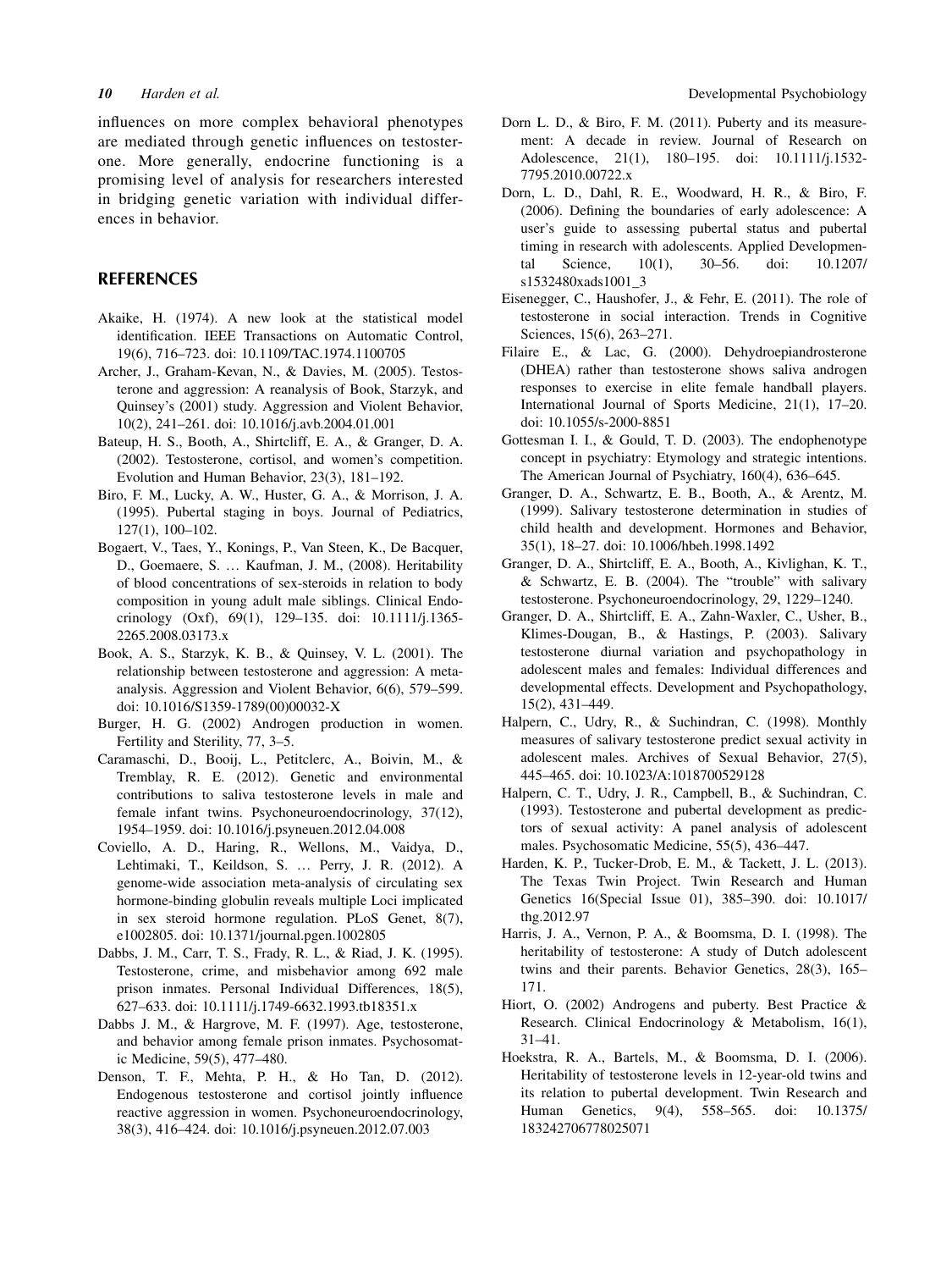- Hong, Y., Gagnon, J., Rice, T., Perusse, L., Leon, A. S., Skinner, J. S. … Rao, D. C. (2001). Familial resemblance for free androgens and androgen glucuronides in sedentary black and white individuals: The HERITAGE Family Study. Health, risk factors, exercise training and genetics. Journal of Endocrinology, 170(2), 485–492.
- Hu L.-T., & Bentler, P. M. (1999). Cutoff criteria for fit indexes in covariance structure analysis: Conventional criteria versus new alternatives. Structural Equation Modeling: A Multidisciplinary Journal, 6(1), 1–55. doi: 10.1080/10705519909540118
- Jin, G., Sun, J., Kim, S. T., Feng, J., Wang, Z., Tao, S. … Xu, J. (2012). Genome-wide association study identifies a new locus JMJD1C at 10q21 that may influence serum androgen levels in men. Human Molecular Genetics, 21(23), 5222–5228. doi: 10.1093/hmg/dds361.
- Josephs, R. A., Mehta, P. H., & Carre, J. M. (2011). Gender and social environment modulate the effects of testosterone on social behavior: Comment on Eisenegger et al. Trends in Cognitive Science, 15(11), 509–510 author reply 510–511. doi: 10.1016/j.tics.2011.09.002
- Kandel D. B., & Udry, J. R. (1999). Prenatal effects of maternal smoking on daughters' smoking: Nicotine or testosterone exposure? American Journal of Public Health, 89(9), 1377–1383.
- Kivlighan, K. T., Granger, D. A., & Booth, A. (2005). Gender differences in testosterone and cortisol response to competition. Psychoneuroendocrinology, 30(1), 58–71. doi: 10.1016/j.psyneuen.2004.05.009
- Koenis, M. M. G., Brouwer, R. M., van Baal, G. C. M., van Soelen, I. L. C., Peper, J. S., van Leeuwen, M. … Hulshoff Pol, H. E. (2013). Longitudinal study of hormonal and physical development in young twins. Journal of Clinical Endocrinology and Metabolism, 98(3), E518–E527. doi: 10.1210/jc.2012-3361
- Legro, R. S., Lin, H. M., Demers, L. M., & Lloyd, T. (2000). Rapid maturation of the reproductive axis during perimenarche independent of body composition. Journal of Clinical Endocrinology and Metabolism, 85(3), 1021– 1025.
- Matchock, R. L., Dorn, L. D., & Susman, E. J. (2007). Diurnal and seasonal cortisol, testosterone, and DHEA rhythms in boys and girls during puberty. Chronobiology International, 24(5), 969–990. doi: 10.1080/ 07420520701649471
- Mazur A., & Booth, A. (1998). Testosterone and dominance in men. Behavioral and Brain Sciences, 21(3), 353–363.
- Mazur, A., Susman, E. J., & Edelbrock, S. (1997). Sex difference in testosterone response to a video game contest. Evolution and Human Behavior, 18(5), 317–326. doi: 10.1016/S1090-5138(97)00013-5
- Meikle, A. W., Bishop, D. T., Stringham, J. D., & West, D. W. (1986). Quantitating genetic and nongenetic factors that determine plasma sex steroid variation in normal male twins. Metabolism, 35(12), 1090–1095.
- Muthén, L. K., & Muthén, B. O. (1998–2012). Mplus User's Guide. Seventh Edition. Los Angeles, CA: Muthén & Muthén.
- Newman M. L., & Josephs, R. A. (2009). Testosterone as a personality variable. Journal of Research in Personality, 43(2), 258–259. doi: 10.1016/j.jrp.2008.12.028
- Ohlsson, C., Wallaschofski, H., Lunetta, K. L., Stolk, L., Perry, J. R., Koster, A. … Haring, R., (2011). Genetic determinants of serum testosterone concentrations in men. PLoS Genet, 7(10), e1002313. doi: 10.1371/journal.pgen.1002313
- O'Shaughnessy, P. J., Willerton, L., & Baker, P. J. (2002). Changes in Leydig cell gene expression during development in the mouse. Biology of Reproduction, 66(4), 966– 975.
- Petersen, A. C., Crockett, L., & Richards, M. (1988). A selfreport measure of pubertal status: Reliability, validity, and initial norms. Journal of Youth and Adolescence, 17(2), 117–133. doi: 10.1007/BF01537962
- Prescott, J., Thompson, D. J., Kraft, P., Chanock, S. J., Audley, T., Brown, J. … De Vivo, I. (2012). Genome-wide association study of circulating estradiol, testosterone, and sex hormone-binding globulin in postmenopausal women. PLoS ONE, 7(6), e37815. doi: 10.1371/journal. pone.0037815
- Richards, R. J., Svec, F., Bao, W., Srinivasan, S. R., & Berenson, G. S. (1992). Steroid hormones during puberty: Racial (black-white) differences in androstenodeione and estradiol—The Bogalusa Heart Study. Journal of Clinical Endocrinology & Metabolism, 75, 624–631.
- Rietveld, M. J., van Der Valk, J. C., Bongers, I. L., Stroet, T. M., Slagboom, P. E., & Boomsma, D. I. (2000). Zygosity diagnosis in young twins by parental report. Twin Research, 3(3), 134–141.
- Ring, H. Z., Lessov, C. N., Reed, T., Marcus, R., Holloway, L., Swan, G. E., & Carmelli, D. (2005). Heritability of plasma sex hormones and hormone binding globulin in adult male twins. Journal of Clinical Endocrinology & Metabolism, 90(6), 3653–3658. doi: 10.1210/jc.2004-1025
- Rohrmann, S., Nelson, W. G., Rifai, N., Brown, T. R., Dobs, A., Kanarek, N., Yager, J. D., & Platz, E. A. (2007). Serum estrogen, but not testosterone, levels differ between black and white men in a nationally representative sample of Americans. Journal of Clinical Endocrinology & Metabolism, 92, 2519–2525.
- Sakai, L. M., Baker, L. A., Jacklin, C. N., & Shulman, I. (1991). Sex steroids at birth: Genetic and environmental variation and covariation. Developmental Psychobiology, 24(8), 559–570. doi: 10.1002/dev.420240804
- Sellers, J. G., Mehl, M. R., & Josephs, R. A. (2007). Hormones and personality: Testosterone as a marker of individual differences. Journal of Research in Personality, 41(1), 126–138. doi: 10.1016/j.jrp.2006.02.004
- Shirtcliff, E. A., Dahl, R. E., & Pollak, S. D. (2009). Pubertal development: Correspondence between hormonal and physical development. Child Development, 80(2), 327– 337. doi: 10.1111/j.1467-8624.2009.01263.x
- Shirtcliff, E. A., Granger, D. A., & Likos, A. (2002). Gender differences in the validity of testosterone measured in saliva by immunoassay. Hormones and Behavior, 42, 62–69.
- Sisk C. L., & Zehr, J. L. (2005). Pubertal hormones organize the adolescent brain and behavior. Frontiers in